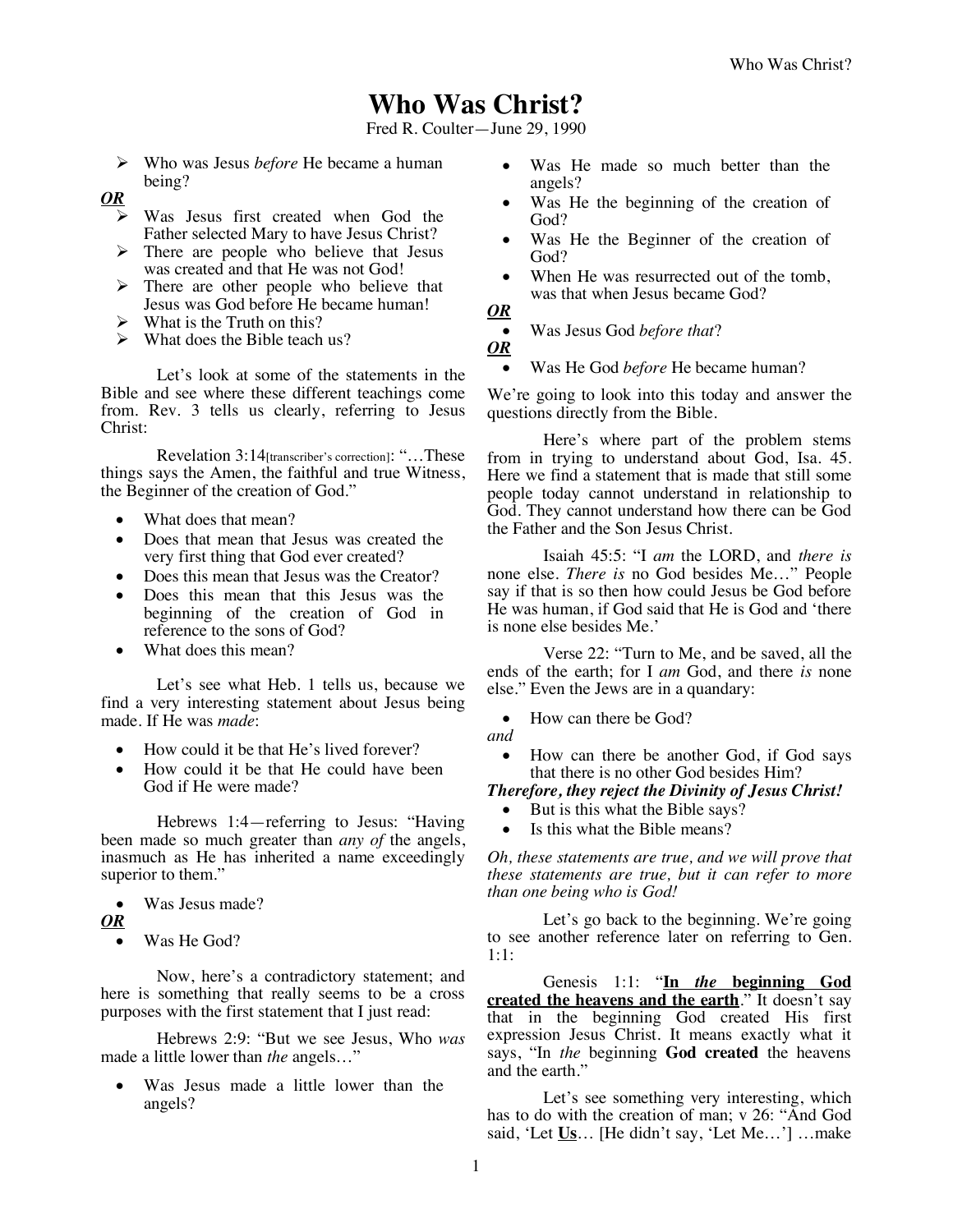man in **Our** image, after **Our** likeness…'"

How on earth can you have God—Who people believe is singular—have a statement where He says, 'Let Us...' The answer lies inherently in the Hebrew word for God: 'Elohim,' which means *more than one,* because the 'im' on 'Elohim' means *plural,* much like the word *family, church or group.*  But that group or church or family has many members in it.

In this case the Bible reveals that there are two Who are called *God!* We will see that as we follow through all the way.

God: Who is Elohim… Let's see more about God and what He says. There are many different names of God referring to the different attributes of God, which we've gone over in the past. {Note sermon series: *Names of God*}

In this particular case we want to delve into the names that God has revealed Himself to Israel. When Moses was called to take the children of Israel out of Egypt, God sent him on his way to go. Moses says, 'Who will I say as sent me?' (Exo. 3).

Exodus 3:14: "And God said to Moses, **'I AM THAT I AM.'** And He said, 'Thus you shall say to the children of Israel, "**I AM has sent me to you**."'"

I AM THAT I AM has the broad meaning that *I am, I have been and will be and shall continue to be!* I want to zero in on the words *I AM,* because that becomes very important later on.

God is the only One Who is the *ever-living, self-existing, life-inherent Being*: **I AM!** Human beings have somewhat of a different thought. There's one philosopher who says, 'I think, therefore, I am.' That's a wrong statement, and it shows the illogic of human reasoning. *You are, therefore, you think!*

If you didn't have an existence and a mind, you couldn't think. You don't come into being because you have a mind. You come into being because you were created.

God is different! God is saying, *'I AM, the ever-living One!'* Yes, 'Elohim' means *more than one God!* So, how are we going to resolve this, and how does this show that Jesus was God before He was a human being?

Let's take this one step further, and here is quite an important statement that we need to realize. At different times *God reveals Himself to different people under different names!* That becomes very important! One of the most important names in the Old Testament is the Hebrew term 'Yahwah' meaning *the Eternal Ever-Living One!* When the children entered into their covenant, they entered into it with 'Yahwah' Who also said, 'I AM THAT I AM.' That means that I AM THAT I AM is part of 'Elohim' because God said, "Let **Us** make man in **Our** image after **Our** likeness."

Now when we come to the historical point of God revealing Himself to Abraham, Isaac and Jacob, here is what we find:

Exodus 6:3: "And I appeared to Abraham, to Isaac, and to Jacob *as* **God Almighty** [El Shaddai]…."

He did not appear to Isaac and Jacob as 'Yahwah.' He did not appear to them as 'Elohim.' In the creation of Adam and Eve, God was to them 'Elohim.' But to Abraham, Isaac and Jacob He was 'El Shaddai' or *God Almighty!*

To Israel, He is going to reveal Himself as 'Yahwah' [Jehovah] the *Covenant God!* Someone reads that and start a brand new church and we're going to call it *The Jehovah Witnesses*. See how people get off all 'half-cocked' and their brains kind of crossed, because they don't follow the Word of God. They want a doctrine and a conclusion. They start with a conclusion and go back and find what they want, and then they create something all new, which was never there, and God never intended it.

"…But I was not known to them *by* My name JEHOVAH" (v 3). But He did reveal Himself to Israel as Yahwah. The same One Who was the Creator, that same One Who said, 'Let's make man in **Our** image, in **Our** likeness.' Now He's revealing Himself ans 'Yahwah.'

Verse 4: "And I have also established My covenant with them…" *That's why 'Yahwah' means the Covenant God!*

In the Old Testament, we have what people like to call *monotheism, one God!* But that's now quite exactly true. God calls Himself Yahwah, El Shaddai and Elohim, and in Exo. 20 we want to look at a word in the Hebrew, which is 'elohim,' but is translated differently than 'Elohim'—singular God. In this particular case it is translated 'gods' in the plural, the way that 'elohim' should be properly translated.

Exodus 20:1: "And God… [Elohim] …spoke all these words, saying, 'I *am* the LORD your God [Elohim], Who brought you out of the land of Egypt, out of the house of bondage. You shall have no other **gods** [elohim] before Me'" (vs 1- 3).

One of the things that people can conclude is that God reveals everything all at once to everybody at the same time. We just saw that that wasn't so. God was not known by Abraham, Isaac and Jacob by the name Yahwah; He was known as El Shaddai.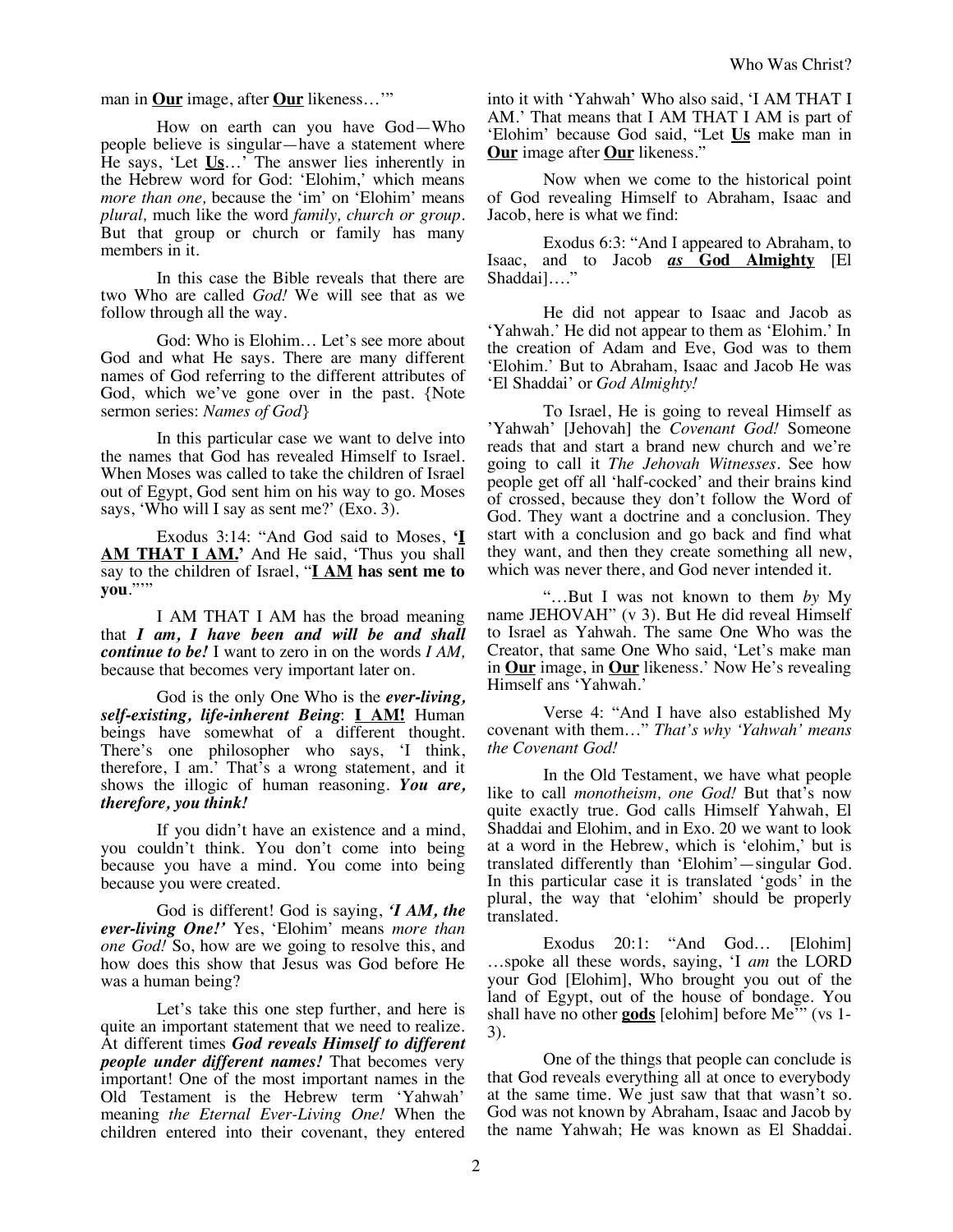Adam and Eve knew God as Elohim.

Here God says, 'I *am* the LORD [Yahwah] your God [Elohim]…. You shall have no other gods [elohim—plural] before Me."

- What else does the Old Testament reveal about God?
- Does it show more than one God?

*or* 

Is that something that is revealed a little later?

Here is a Scripture that even the Jews did not understand, and Jesus brought this out to them. They couldn't answer the question.

Psalm 110:1: "The LORD [Yahwah] said unto my Lord [Yahwah], 'Sit at My right hand until I make Your enemies as Your footstool.'"

Are there two Yahwahs?

*or*

• Does it confirm the fact that Elohim means more than one and we are dealing with two in the Godhead?

*Not three as some people would like to have it with the Holy Spirit, or four by adding Mary into it!* Here the Bible reveals that " The LORD said unto my Lord…" So, when Jesus was talking to the scribes and Pharisees, He ask them:

- Who is the Christ?
- Whose Son is He?

*They answered, proudly, that He's the son of David!* Then Jesus asked:

• Tell Me, how then does David, in the spirit, call Him LORD—referring to "the LORD said unto my Lord…" if He's the son of David?

*They couldn't answer it, because they're not willing to believe the Scriptures!* There are a lot of people who claim to believe the Bible. There are a lot of people who claim to believe in **God,** *but they want to believe in God their own way!*

- Not the way that God says!
- Not the way that God has revealed Himself!

I want you to think on this: *If you tell God what you will or will or not do, then you become 'God' because you make the standard!*

- Do you think that God is going to submit *to you* because *you want* to tell God what you're going to do?
- Can God remain God if He submits to human will?
- *NO!*

The Bible says that *every knee is going to bow!* So, we need to rid of

- *our* thoughts
- *our* human logic
- *our* pet little doctrines that we want to hold onto, which makes us different and exclusive

## *God makes us different and exclusive enough!*

Here's the second Scripture in the Old Testament, Dan. 7, that reveals and shows that there is more than one God being. But it also reveals that there are two: "The LORD said unto my Lord…" and in this case,

Daniel 7:13: "…**One like the Son of man came** with the clouds of heaven, and came **to the Ancient of Days**…"

We know that "...the Son of man..." refers to the One Who became Jesus Christ. So, we have *two* revealed in the Old Testament, but only in two Scriptures. There are a lot of people who say, 'The more Scriptures there are about this, the more it proves it.'

- Does it really?
- If God says it once, is that not sufficient?
- If God says only one thing *one time,* does that mean because you don't find it again that it's not valid?

That's the way a lot of people reason! If God says it one time, that true, *because God said it, and God cannot and will not lie!*

Let's see one of the reasons why Jesus Christ came. One of the very basic Scriptures is in Matt. 11. One of the most important things to understand when studying the Bible is that you study the Bible for *what it's going to teach you!* You don't study the Bible to find out what *you want to justify as your doctrine!* I can take through many different things in the Scriptures, where if you take part here and part there, you never come up with the full Truth.

So, you have to go to the Scriptures and use the Spirit of God that God gives you, if you have the Spirit of God, and *let the Word of God teach you and show you!* Then you will come to the right conclusion. *Never bring your own pre-conceived notions to the Bible so that you will find what you want to find! You will find what you want to find, which is not what God wants you to learn!*

# *If you don't understand that, just think on*

Now, after talking to John the Baptist and people, who didn't understand about John the Baptist and what Jesus was doing:

*it!*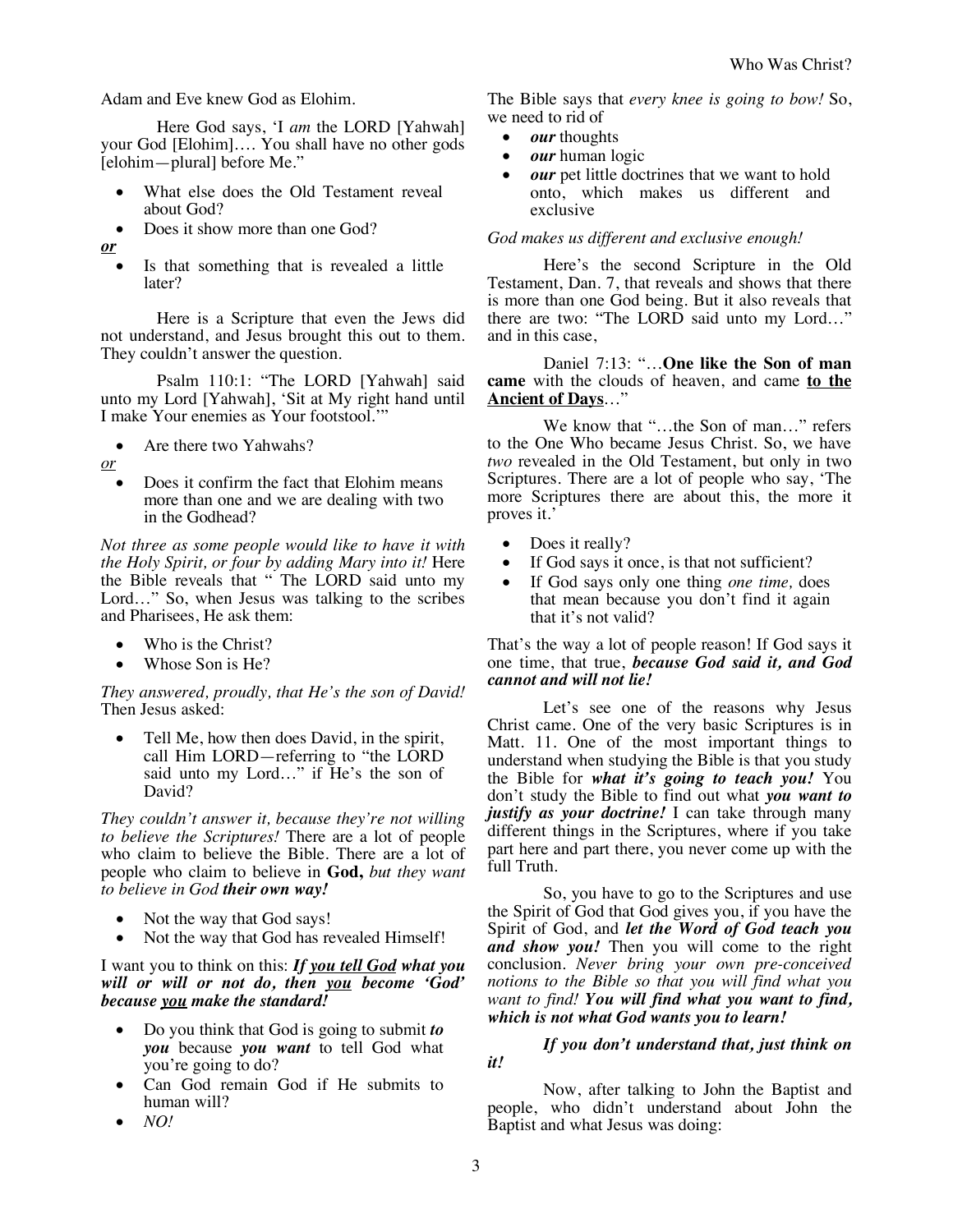Matthew 11:25: "At that time Jesus answered and said, 'I praise **You, O Father, Lord of heaven and earth,** that You have hidden these things from the wise and intelligent, and have revealed them to babes.'"

That is so true! It's not the intelligent in the world, not the wise of the world, not the philosophers in the world. *It's those who are willing to believe God!*

- Are you willing to believe God?
- Are you willing to accept what God teaches?

Verse 26: "Yes, Father, for it was well pleasing in Your sight *to do* this. All things were delivered to Me by My Father; and no one knows the Son…" (vs 26-27).

No one can say, 'I know Jesus.' *You only know Jesus because God the Father has revealed Him to you!*

"…no one knows the Son **except the Father**; neither does anyone know the Father **except the Son**, and the one to whom the Son personally chooses to reveal *Him*" (v 27).

You can't understand about God the Father unless Jesus Christ reveals it to you! You can't do it by human reasoning; *it has to be revealed by God the Father through His Holy Spirit to you!*

Remember when the disciples were walking along and Jesus said, 'Who do men say that the Son of man is?' Some of the disciples said, 'Well, some say You're Jeremiah or one of the prophets.' Jesus turned to them and said, 'But whom do *you* say I that the Son of man is?' Peter said, 'You are the Christ, the Son of the living God!'

Jesus turned to him and said, 'Blessed are you Simon Bar-jona—that is Simon, the son of Barjona—for flesh and blood has not revealed this unto you, *but My Father* Who is in heaven has revealed this to you' (Matt. 16). So, *the Father has to do the revealing. Christ reveals the Father, and the Father reveals Christ!*

Let's see something that is absolutely true. I was talking to a man who said, 'If you can show me that we're going to be able to be continually expanding as spirit beings in knowledge and understanding, and that God has not put a finite cap around what we will be doing for eternity, then I will believe you.'

He will never believe, because—as I explained to him—you don't start with something you don't even comprehend, yet. That in the realm of something that God has to reveal and show. I said, 'You have to start where you are, and with what you understand. And you have to start with the basic, simple things that God wants you to do.'

1-Corinthians 2:6: "Now **we speak wisdom among the** *spiritually* **mature**… [the converted] …however, *it is* **not** *the* **wisdom of this world**…" *not the philosophy, logic or wisdom of this world, because***:**

- you cannot find God by your own reasoning
- you cannot find God by thinking on it
- you cannot find God by examination and investigation

#### *because that's the wisdom of man!*

Verse 7: "Rather, we speak *the* wisdom of God in a mystery, *even* the hidden *wisdom* that God foreordained before the ages unto our glory, **which not one of the rulers of this world has known**…" (vs 7-8)—*none of the leaders of this world today or then knew or understood!*

"…(for if they had known, they would not have crucified the Lord of glory); but according as it is written, '*The* **eye has not seen, nor** *the* **ear heard, neither have entered into** *the* **heart of man**  *the* **things which God has prepared for those who love Him**" (vs 8-9).

I could give a whole sermon just on that alone! What our relationship needs to be to God. But the thing is:

- you're not going to find it by your reasonings
- you're not going to find it by taking a Scripture here or there

*You're going to find it by putting it all together and by the Spirit of God,* because we're talking about the things that are *spiritually revealed!*

Verse 10: "But God has revealed *them* **to us by His Spirit**…" *There has to be the added dimension that only God can give,* that can give you the understanding that God has to give, *IF* you're willing to accept the basic, beginning principles of God. We're covering today one of the very first basic, beginning principles.

"…for the Spirit searches all things—even the deep things of God" (v 10).

So, the gentleman I talked to cannot understand the deep things of God, because they have to be revealed *spiritually!* Paul says that 'We look through a glass darkly.' So, we don't know all of those things that we're going to be doing for eternity. We don't know how we're going to function and be, other than what God has revealed in His Word, and by His Spirit. *Then we will know! When the resurrection comes and we're in the*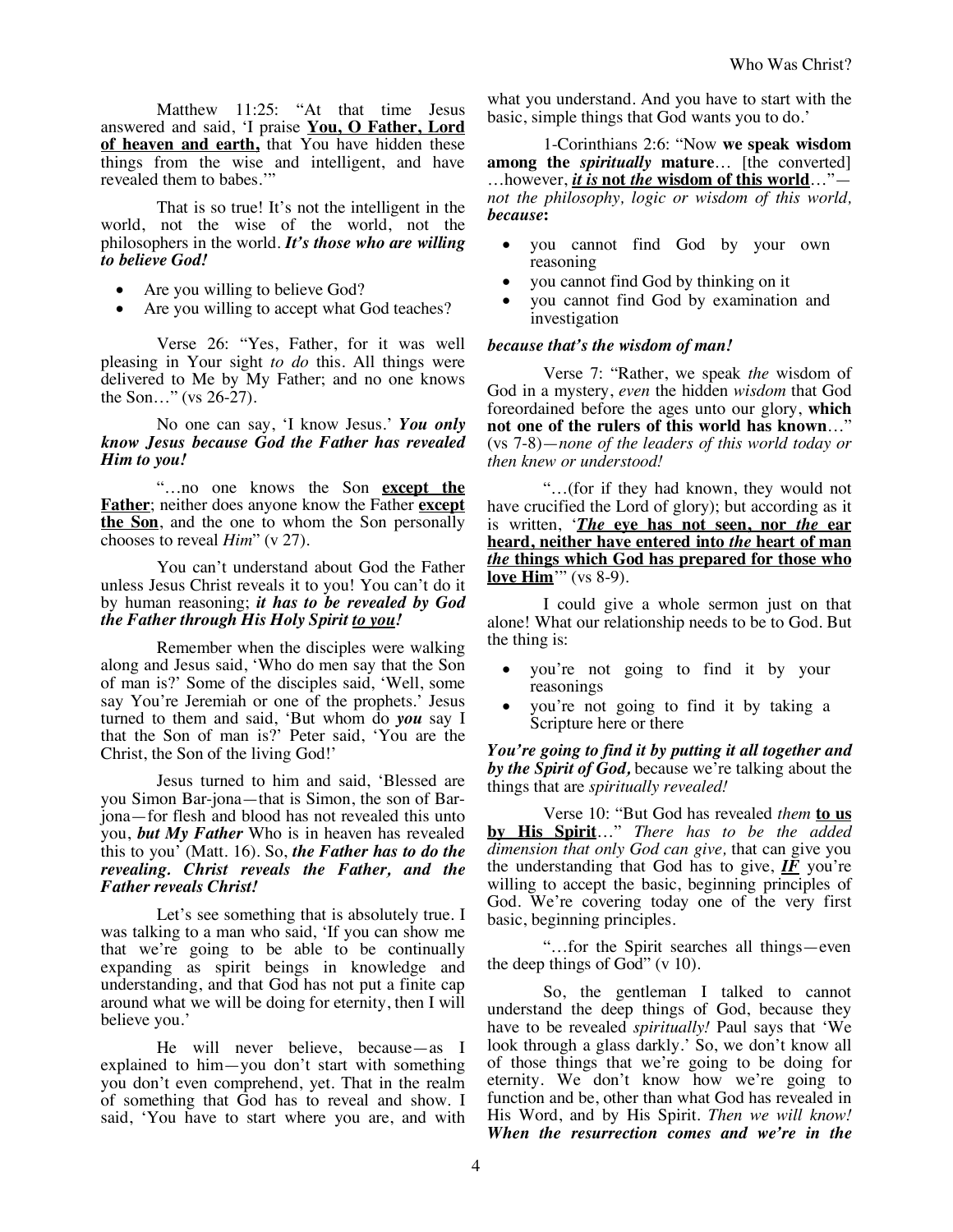#### *Kingdom of God, then we will know, and we will see God has He is for we will be like Him!*

Just think on that! That's a tremendous statement, indeed!

Verse 11: "For who among men understands the things of man except *by* the spirit of man, which *is* in him?…."

So, the only thing that a man can know is just the physical things. But he has the spirit of man that needs to have the Holy Spirit of God unite with that to be a complete and whole person so that they can understand the spiritual things.

"…In the same way also, the things of God no one understands except *by* the Spirit of God. Now, we have not received the spirit of the world, but the Spirit that *is* of God, so that we might know the things graciously given to us by  $God<sup>5</sup>$  (vs 11-12).

This becomes the very important beginning place to understand *Who and What Jesus was before His human birth!*

John was the last apostle to write. He had an overview of:

- all the problems that were ensuing in the Church
- all of the false doctrines that were coming along
- all of the false teachings that were taking place

So, John was going to set the record absolutely straight!

John 1:1: "In *the* beginning…" Didn't we start at the beginning? *In the beginning God created…* So, John is taking us right back to the beginning, because that is the place that is important to be!

"…**was the Word**… [Greek: 'Logos']<br>the Word was with God…" (v 1)— …and the Word was with God…" 'Elohim'—plural—created the heavens and the earth, and said, 'Let Us make man in Our image, after Our likeness.'

"…and **the Word was God**" (v 1). Can anything be clearer than that? He wasn't *made* greater than the angels. He was made 'lower' than the angels, and after His resurrection *He was made greater* than the angels.

God had to give up something! God had to give up Himself, the One Who 'Logos' Who *was* God had to become human in order to be that perfect sacrifice for all human beings. The whole mystery and understanding of what God is doing, and what Jesus Christ did, is absolutely fantastic.

- the more that you understand it
- the more that you yield to God
- the more that you let God's Spirit guide you and lead you
- *the more that you're going to understand the magnitude of what God has done through Jesus Christ!*

"…and **the Word was God**" (v 1). Very clear! Before His birth, *Jesus was God!* Nothing can be clearer than that!

Verse 2: "He was in *the* beginning **with** God. **All things came into being through Him**…"—by the 'Logos,' because the 'Logos' is the Word, the Spokesman! God is so fantastic in His ability, God is so great and profound in what He does, that *God merely speaks and it is!* Think on that for a while!

If you think you're big, strong and tough and you know everything in the world, or that you're confident and have self-esteem, self-love and kick God out, *you think on that for a minute!* If you think you're big and powerful, *you think on that for a minute!*

#### Can you speak and command and it happens? *God spoke and said let there be light and there was light!*

Read all the first chapter of the book of Genesis. Even Jesus—when He was a human being on the earth—commanded the winds in a raging storm to stop, and it was calm as could be, because the Word of God is true! That's why He's called *the Word! The Word of God is powerful and spiritual!*

Verse 14 is where we talk about what Jesus was made, what Jesus did, because God had to do a fantastic and a tremendously humbling act with the One Who became Jesus Christ. The Father had to do a tremendous and powerful work to make it happen, for Jesus—Who was God—to become human, a pinprick of life and be born as a human being!

Verse 14: "And the Word became flesh and tabernacled among us…" Jesus Christ, the Word, the Spokesman, the Logos *Who was with God, Who was God, Who created everything that there is, was made flesh!*

#### *Philip. 2 will verify and substantiate that Jesus Christ was God before He became a human being!*

Philippians 2:5: "Let this mind be in you, which *was* also in Christ Jesus." *People today like to talk about*:

- all their mental abilities
- the ingenuity of man
- all of scientific and technological advances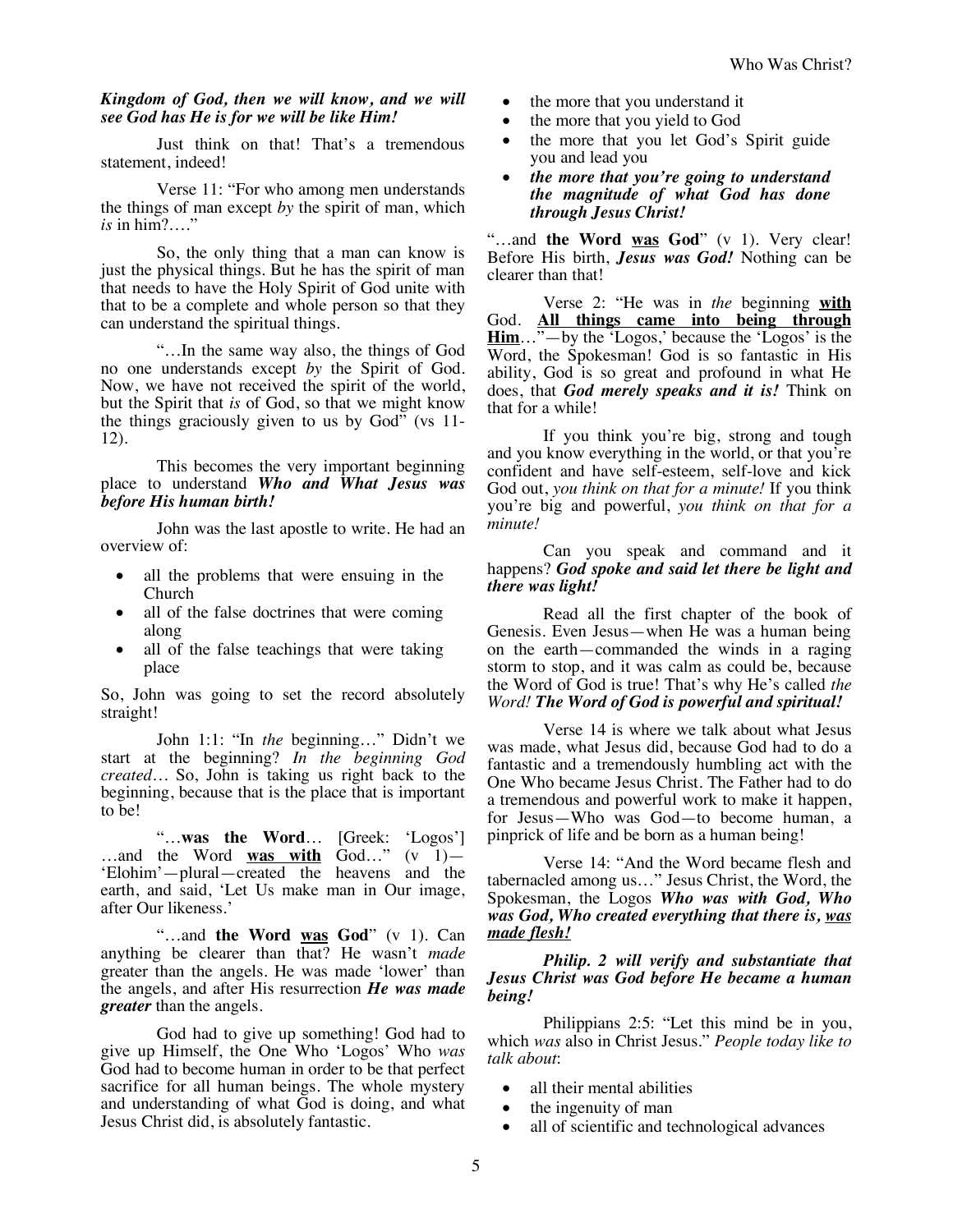- how great man is
- how great our minds are

*That's just so much puff!* What kind of thinking process do you and I need? *We need the mind of Christ!*

Verse 5: "**Let this mind be in you**, which *was* also in Christ Jesus; Who, although He existed in *the* form of God… [He was God] …**did not consider it robbery to be equal with God**" (vs 5- 6).

All human beings are equal in the level of existence of having human life. Every human being has human life! Absolutely true! So*, Jesus was equal with God in God life!* He said in John 14 that 'My Father is greater than I,' *because there can only be one in charge,* even though it is the God Family!

Verse 7: "But emptied Himself…" He gave up His name of *Elohim, El Shaddai, Yahwah!* Gave up His name as *The Word, the Spokesman! Gave up everything that He was, and made Himself of no reputation!*

- How humbling was this for God?
- How humbling was this for the One Who became Jesus Christ?
- How humbling was this for the One Who stood in the vastness of the universe and called the heavens and earthy into being?
- How humbling was this for the One Who made all the stars, created them and spread the heavens out like a curtain and calls everyone of the stars by name and number?

#### *To become a pinprick of life so small that the human eye cannot see it!*

- Have you ever humbled yourself?
- Do you think you've gone through humbling circumstances?

Then to see what Jesus did, to see what He let His creation do to Him because of sin! *We need more of the mind of Christ!*

Verse 7: "But emptied Himself, *and* was made in *the* likeness of men, *and* took the form of a servant… [a slave] …and being found in *the* manner of man… [all of the bodily human functions that we have, Jesus had; it was necessary that He did [... He humbled Himself, *and* became obedient unto death, even *the* death of *the* cross" (vs 7-8).

There isn't any human being that's going to come and say, 'God, look what *I* suffered for You.' You need to look at what Jesus suffered for *you, "…*even *the* death of *the* cross*.*"

Verse 9: "Therefore, God has also highly exalted Him and bestowed upon Him a name, which *is* above every name; that at the name of Jesus every knee should bow, of *beings* in heaven and on earth and under the earth, and every tongue should confess that Jesus Christ *is* Lord to *the* glory of God *the* Father" (vs 9-11).

In that is a tremendous amount of spiritual knowledge and understanding that needs to be working in your mind through the Spirit of God.

Let's see what the book of John reveals to us about Jesus before He became a human being. Now, this is John the Baptist talking about Jesus Christ:

John 3:31: "He Who comes from above is above all. The one who is of the earth is earthly, and speaks of the earth…." *This is clearly saying in talking about Jesus that He came from heaven to this earth!*

You can read the account in Luke 1 about the begettal of Jesus Christ. The reason that the Bible calls Him *the only begotten Son of God* was because He was the *only begotten Son of God* where there was God the Word Who became the pinprick of human life for the impregnation within the womb of Mary to be born as a human being. *He was the only One that God the Father had in that manner, for a purpose for us!*

When it talks about Jesus being the Firstborn from the dead, the Greek is 'prototokon' that means *to be born from the dead!* But the Only Begotten—Greek: 'monogenes' means the *only, sole, single one—*that God the Father has begotten. He is from above, but the rest of us are from the earth, *earthy* and speaks of the earth.

"…He Who comes from heaven is above all" (v 31).

John 5:19: "Therefore, Jesus answered and said to them, 'Truly, truly I say to you, **the Son has no power to do anything of Himself**…'"

- How much did Jesus love the Father?
- How much was Jesus obedient to the Father?

#### *Jesus said that He 'did nothing of Himself,' He did nothing of His own initiative!*

"…**but only what He sees the Father do**…." (v 19). That' s a very interesting statement here, if you understand it. This gives us a little understanding of the kind of communication that went on between God the Father and Jesus Christ when Jesus Christ was a human being on this earth. But it also refers back to what God the Father was doing *before* Jesus became human.

Verse 37: "And the Father Himself, Who sent Me, has borne witness of Me. You have neither heard His voice nor seen His form at any time."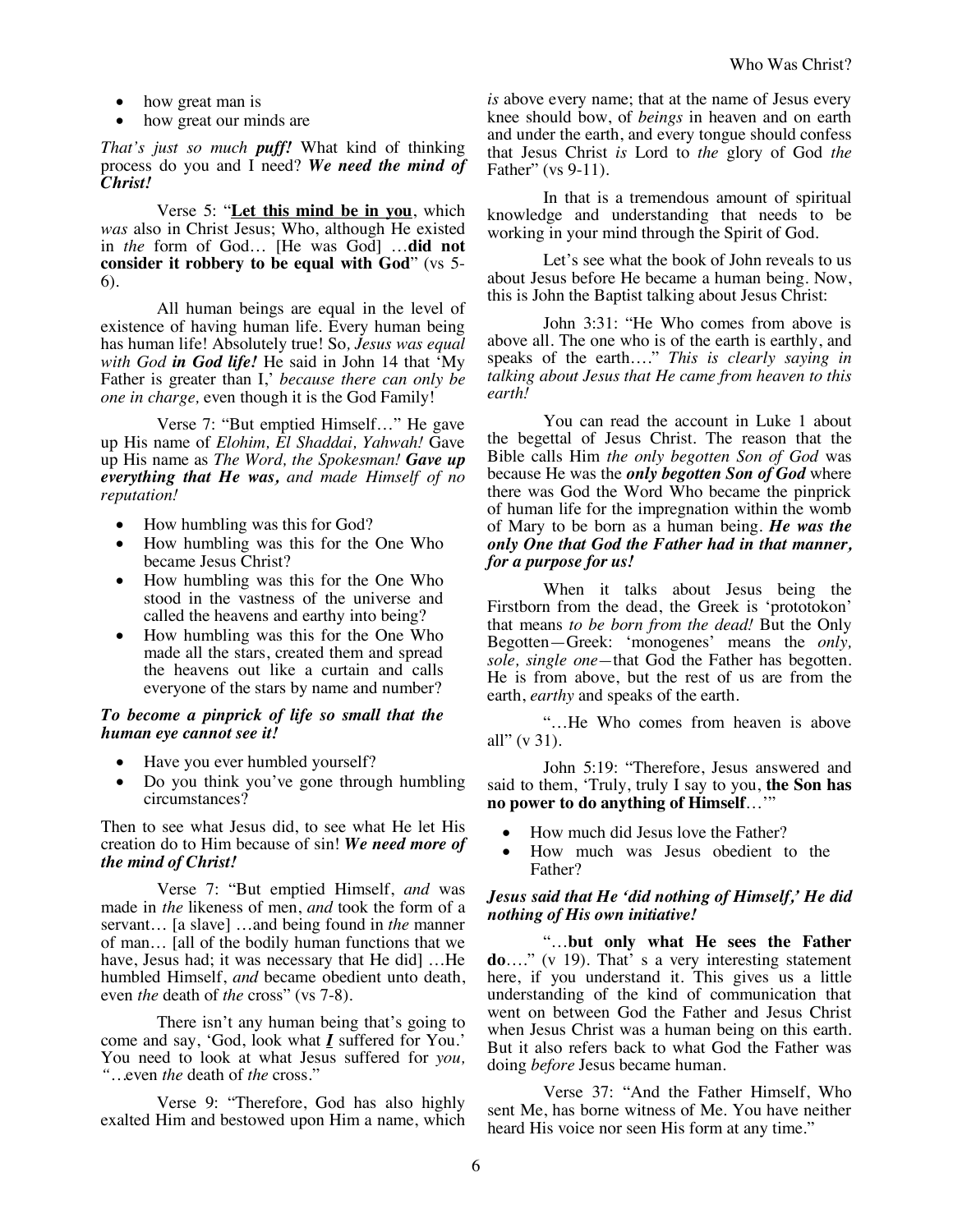This verse tells us clearly that the One Who spoke to all the different human beings in the Old Testament was *not* God the Father, *because no one has heard His voice nor has seen His shape at any time!* 

*But they did see God, the One Who became Jesus as Elohim, El Shaddai and Yahwah!* That's why Jesus had to reveal the Father!

John 6:38—showing where Jesus came from: "For I did not come down from heaven to do My own will, **but the will of Him Who sent Me**."

- Jesus was in heaven
- Jesus was God before He became human

Verse 51: "I AM the living Bread, which came down from heaven…" He speaks an enigma, which is spiritually understood, *that the Jews didn't understand!* And there are a whole lot of other people who don't understand it today!

"…if anyone eats of this Bread, he shall live forever; and the bread that I will give is even My flesh, which I will give for the life of the world" (v 51)—*that's another whole topic!* The point I want to emphasize is the He was the *living Bread Who came down from heaven!*

John 8:23: "And He said to them, 'You are from beneath… [talking to the religious leaders there] …**I am from above.** You are of this world; **I am not of this world**."

As strange as it may seem, I heard someone say that Jesus was of this world. Jesus said, **"…I am not of this world."** Just because someone:

- sounds religious
- looks religious
- acts religious
- quotes Scripture
- tells you a statement

How are you going to know it's true unless you get into the Word of God to understand it? Jesus said:

"**…I am not of this world.** That is why I said to you that you shall die in your sins; for **if you do not believe that I AM,** you shall die in your sins" (vs 23-24).

Didn't we cover that earlier in Exo. 3? 'Who shall I [Moses] say has sent me?' *I AM that I AM, say that I AM has sent you!* So, Jesus is telling the Jews very clearly that *unless you believe that I AM you're going to die in your sins!* Jesus is saying Who He was! *I AM!*

Verse 25: "Then they said to Him, 'Who are You?' And Jesus said to them, **'The One that I said to you from the beginning.'**"

I want you to read all of John 8. Jesus said of the spiritual leaders of Judaism that *they were of their father the devil!* If they were really honoring God the Father, they would do the works of Abraham and not seek to kill Jesus.

Verse 47: "**The one who is of God hears the words of God.**…" That's important for each one of us individually.

- Do you say that you are of God?
- Do you say that you belong to God?
- Do you say that you believe in Jesus Christ?
- Do you say that you are willing to go to the death for Jesus?

*Even Peter said, 'Lord, far be it from You that You're going to be crucified. I'll go to the death with You!'* "**The one who is of God hears the words of God.**…"

- Are there things in the Bible that upset you?
- Are there things in the Bible that you won't do?
- Are there commandments of God that you don't agree with?

#### *Then you're not of God!* Because Jesus said that *'he who is of God hears God's Word!'*

"'…For this reason you do not hear, because you are not of God.' Then the Jews answered and said to Him, 'Are we not right in saying that You are a Samaritan… [because He was born in Nazareth] …and have a demon?' Jesus answered, 'I do not have a demon. But I honor My Father, and you dishonor Me. Yet, I do not seek My own glory; there is One Who seeks and judges. Truly, truly I say to you, if anyone keeps My words, he shall not see death forever.'" (vs 47-51).

Verse 52: "Then the Jews said to Him, 'Now we know that You have a demon. Abraham and the prophets died; yet, You say, "If anyone keeps My words, he shall not taste of death forever." Are You greater than our father Abraham who died? And the prophets, *who* died? Who do You make Yourself *to*   $be?''''$  (vs 52-53).

Isn't this the accusation that people have toward God in many ways even today?

Verse 54: "Jesus answered, 'If I glorify Myself, My glory is nothing. It is My Father Who glorifies Me, *of* Whom you say that He is your God. Yet, you have not known Him; but I know Him. And if I say that I do not know Him, I shall be a liar, like you. But **I know Him, and I keep His Word'**" (vs 54-55).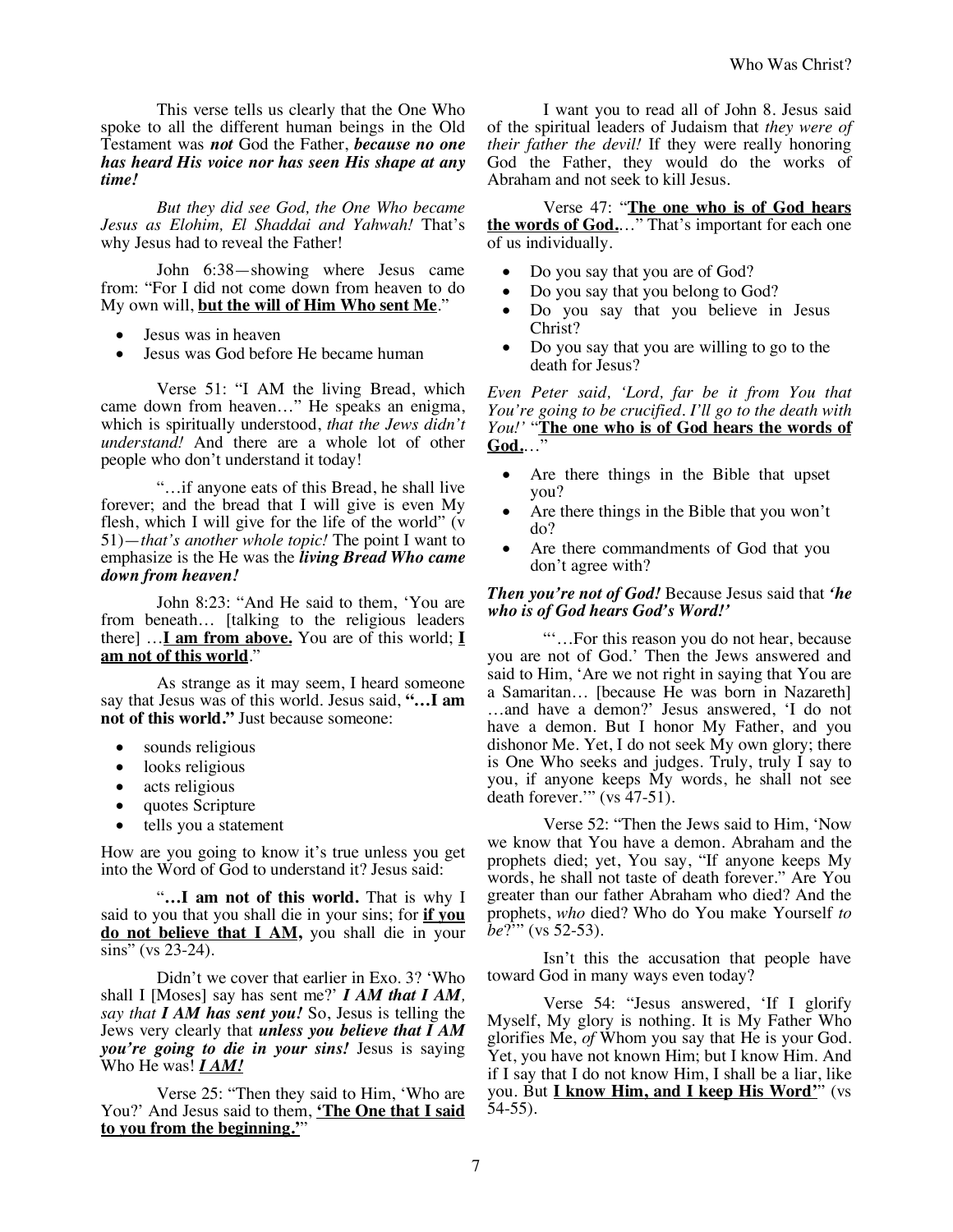Those are very strong fighting words, because right after this episode they sought to kill Him right on the spot! *But it wasn't His time!*

Verse 56<sub>[transcriber's correction]</sub>: "Abraham your father was overjoyed to see My day; and he saw *it*, and rejoiced.' Then the Jews said to Him, 'You are not even fifty years *old*, and You have seen Abraham?' Jesus said to them, **'Truly, truly I say to you, before Abraham was born, I AM'" (vs 56-57).**  *The Jews clearly understood that was the name of God! I AM!* He told them very clearly Who He was!

John 10:29: "'**My Father, Who has given**  *them* **to Me, is greater than all**; and no one has the power to seize *them* from My Father's hand. **I and the Father are one**'" (vs 29-30).

Verse 32: "Jesus answered them, 'Many good works I have showed you from My Father. **For which of them are you about to stone Me?**' The Jews answered Him, saying, 'We will not stone You for a good work, but **for blasphemy**, and **because You, being a man, are making Yourself God**'" (vs 32-33).

*If* He wasn't the Son of God, *if* He was not God before He became human, *then* it would be blaspheme! *But it wasn't blaspheme, because it He was God before He became a human being!*

Verse 34: "Jesus answered them, 'Is it not written in your law, "I said, 'You are gods'"? If He called them gods, to whom the Word of God came' (and the Scriptures cannot be broken), '*why* do you say *of Him* Whom the Father has sanctified and sent into the world, "You are blaspheming," because I said, "I am *the* Son of God"?'" (vs 34-36).

John 13:3: "Jesus, knowing that the Father had given all things into *His* hands, and that He had come from God and was going to God"—*because He was going back to God after the crucifixion!*

John 14:28—where Jesus says: "…My Father is greater than I."

John 17 becomes a very important foundational part of answering the question: Who was Jesus before He became human?

John 17:1: "Jesus spoke these words, and lifted up His eyes to heaven and said, 'Father, the hour has come; glorify Your own Son, so that Your Son may also glorify You; since You have given Him authority over all flesh, in order that He may give eternal life to all whom You have given Him. For this is eternal life, that they may know You, **the only true God,** and Jesus Christ, Whom You did send" (vs 1-3).

*That's a profound statement!* Let's think on this with what we already know with the Scriptures:

- in the beginning 'Elohim'—more than one
- you shall have no other 'elohim'—more than one—before Me
- the LORD said unto my Lord
- One like the Son of man came unto the Ancient of Days

Now Jesus becomes a pinprick of life—a human being—and He's praying to the Father. In heaven, how many Gods are there? *Because Jesus revealed the Father, the One Who became the Son was on earth!* How many Gods were there in heaven at the time Jesus was praying? *One!*

That's why He said here, "…**the only true God,** and Jesus Christ, Whom You did send. I have glorified You on the earth. I have finished the work that You gave Me to do. And now, Father, **glorify Me with Your own self, with the glory that I had with You before the world existed**" (vs 3-5).

So, you have to conclude that Jesus was God before His human birth. God the Father and Jesus Christ the Son are *the only two* revealed Gods that we have in the Bible. When Jesus was on earth as a human being, there was one left in heaven: *God the Father!* That's why He was "…**the only true God**…" at that time! Jesus Christ was resurrected, and He also *is God!*

Verse 24: "Father, I desire that those whom You have given Me may also be with Me where I am, so that they may behold My glory, which You have given Me; because You did love Me **before** *the* **foundation of** *the* **world**."

So, we put all of these Scriptures together:

- in the beginning was the Word, and the Word was with God, and the Word was God
- Jesus came from heaven
- He emptied Himself and became a human being
- it was not robbery to be equal with God, because He was
- the glory that He had with Him before the world existed
- God the Father loved Him before the foundation of the world

*There's absolutely no getting around it whatsoever that* Jesus was God before He became a human being!

Let's see what Titus says about Jesus Christ being God; Titus 2:13: "Looking for the blessed hope and *the* appearing of the glory of **our Savior and great God Jesus Christ."**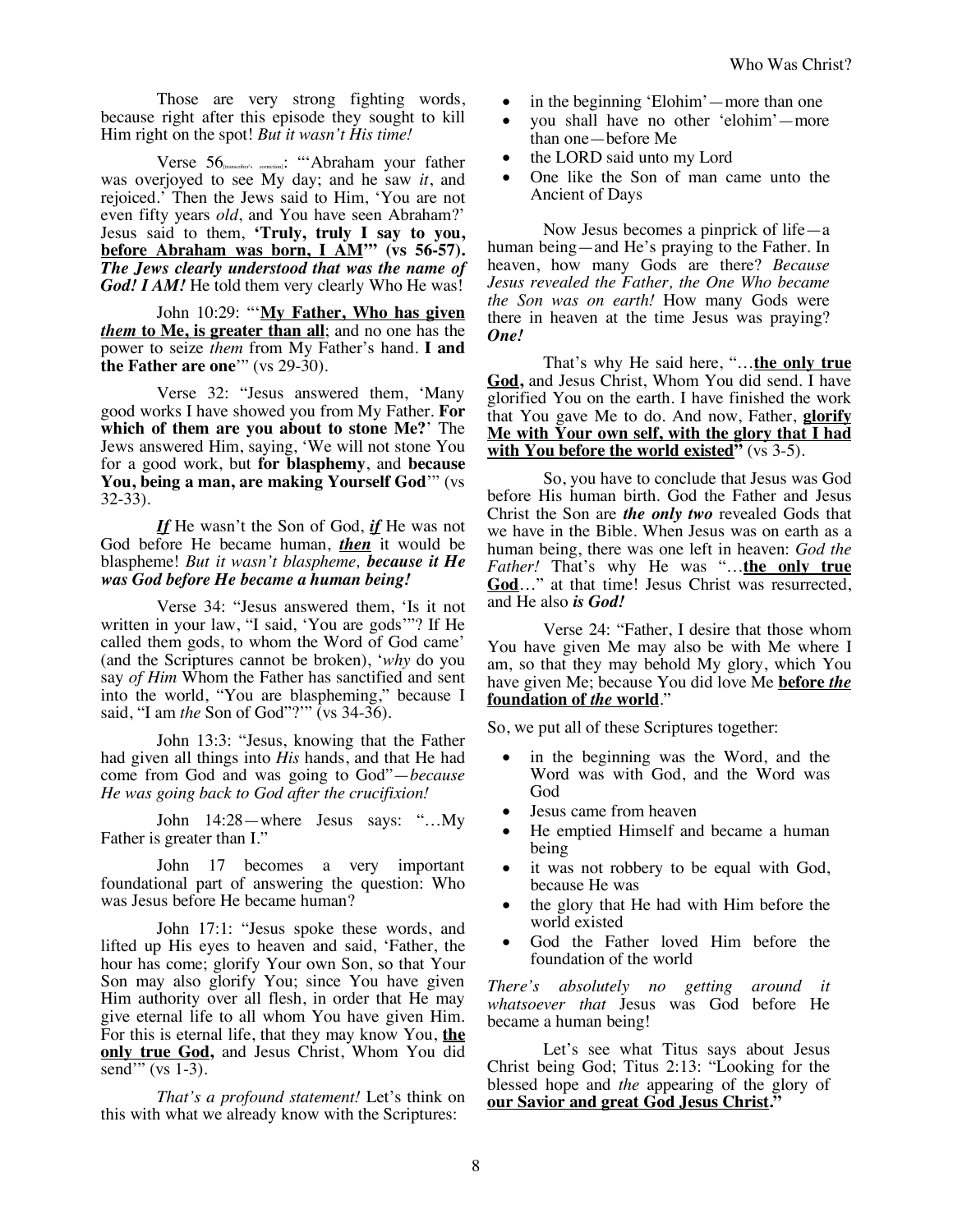Let's see where it talks about Jesus Christ being the Firstborn. There was an operation that happened, and that was with the death of Jesus Christ being in the grave three days and three nights. When He was resurrected out of that grave, there was *a new creation* of God, which we are to follow. Jesus Christ, in that sense, is called *the Firstborn* from among the dead!

Colossians 1:15—talking about Christ: "Who is *the* image of the invisible God, *the*  Firstborn of all creation"—meaning *the Firstborn of everyone created into the God Family by the power of the resurrection!*

Verse 16: "Because by Him were all things created… [John 1] …the things in heaven and the things on earth, the visible and the invisible, whether *they be* thrones, or lordships, or principalities, or powers: all things were created by Him and for Him. And He is before all… [the preeminence] …and by Him all things subsist" (vs 16-17).

It says that Jesus upholds the creation by the word of His power (Heb. 1).

Verse 18: "And He is the Head of the Body, the Church; Who is *the* Beginning, *the* **Firstborn from among the dead**…" That's the difference between the *only begotten* Son of God— 'monogene'—and *the firstborn*—'prototokon' which means *the firstborn out of the grave, from the resurrection of the dead!*

"…so that in all things He Himself might hold the preeminence. For it pleased *the Father* that in Him all the fullness should dwell; and having made peace through the blood of His cross, by Him to reconcile all things to Himself; by Him, whether the things on the earth, or the things in heaven" (vs 18-20).

This is what becomes exciting, because if God—which He did—emptied Himself and became a human being and then says, 'I have forgiven all of your sins through My sacrifice, and now I want you—as many as He will call—to enter into the same kind of life that I have through the power of the resurrection from the dead.'

Revelation 1:5: "And from Jesus Christ, the faithful Witness, the Firstborn… ['prototokon'] …from the dead…" *So that we know without a doubt that*:

- *Jesus*—before He became a human being—*was God*
- He emptied Himself of all His power and glory and Divinity
- He lived a perfect life—though He was completely human—yet, filled with the Holy Spirit
- He suffered on the cross, died and was in the grave three days and three nights
- He was resurrected out of that grave as the Firstborn from the dead

### *That becomes very important for us to understand!*

Rom. 8:28 is something to really hang onto. Ask God to help you grow in the grace, knowledge and understanding as God reveals it through His Spirit to you.

Romans 8:28: "And **we know that all things work together for good to those who love God, to those who are called according to** *His* **purpose**, because those whom He did foreknow He also predestinated *to be* **conformed to the image of His own Son, that He might be** *the* **Firstborn among many brethren**" (vs 28-29). *That's what is so fantastic about it!* 

#### **God is saying to you**:

- *Come!* Enter into My Family!
- *Come!* Accept the sacrifice of Jesus Christ!
- *Come!* Let me resurrect you at the end of the age so that you will be just like I am!

*This becomes the whole goal, the whole purpose of what God is working out here on this earth!* This is the very reason for our existence, and why it is so shallow to have all of the terrible and silly arguments over doctrine! *Let's get our eyes and mind on the goal!* On the things in heaven above, not just the little flim-flam things here on the earth.

1-John 3:1: "Behold! What *glorious* love the Father has given to us, that we should be called the children of God! For this very reason, the world does not know us because it did not know Him. Beloved, now we are the children of God, and it has not yet been revealed what we shall be; but **we know** that when He is manifested, we shall be like Him, because we shall see Him exactly as He is" (vs 1-2).

#### *That's why Jesus was God before He became a human being, so that He could bring many sons unto glory and fulfill and complete the plan of God!*

Scriptural References:

- 1) Revelation 3:14
- 2) Hebrews 1:4
- 3) Hebrews 2:9
- 4) Isaiah 45:5, 22
- 5) Genesis 1:1, 26
- 6) Exodus 3:14
- 7) Exodus 6:3-4
- 8) Exodus 20:1-3
- 9) Psalm 110:1